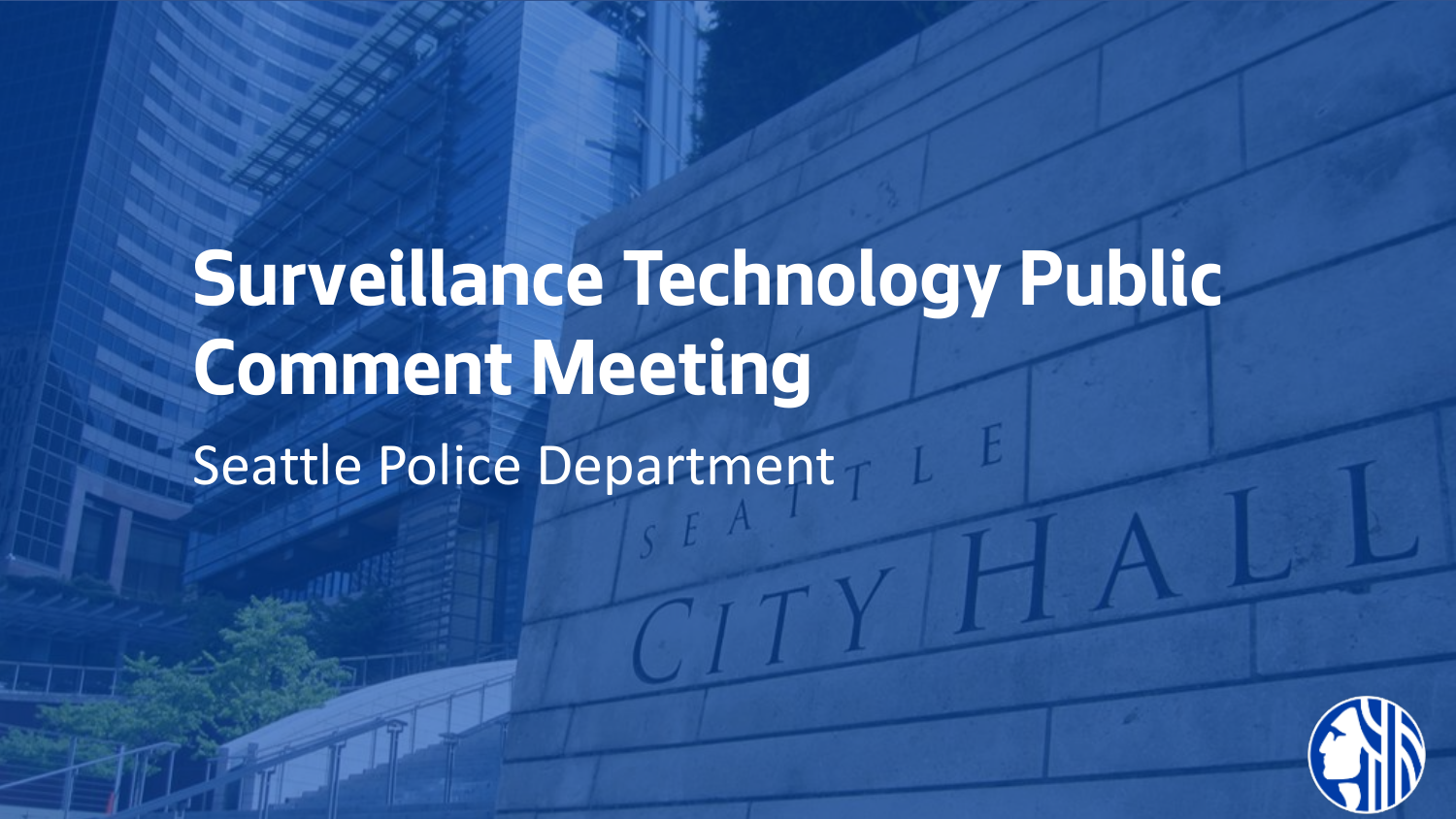### **Public Records Act Notice**

- This meeting is being recorded and will be posted online
- Information provided (including public comments) to the City of Seattle is considered a public record and may be subject to public disclosure. For more information see the [Public Records Act, RCW Chapter 42.56.](https://apps.leg.wa.gov/rcw/default.aspx?cite=42.56)

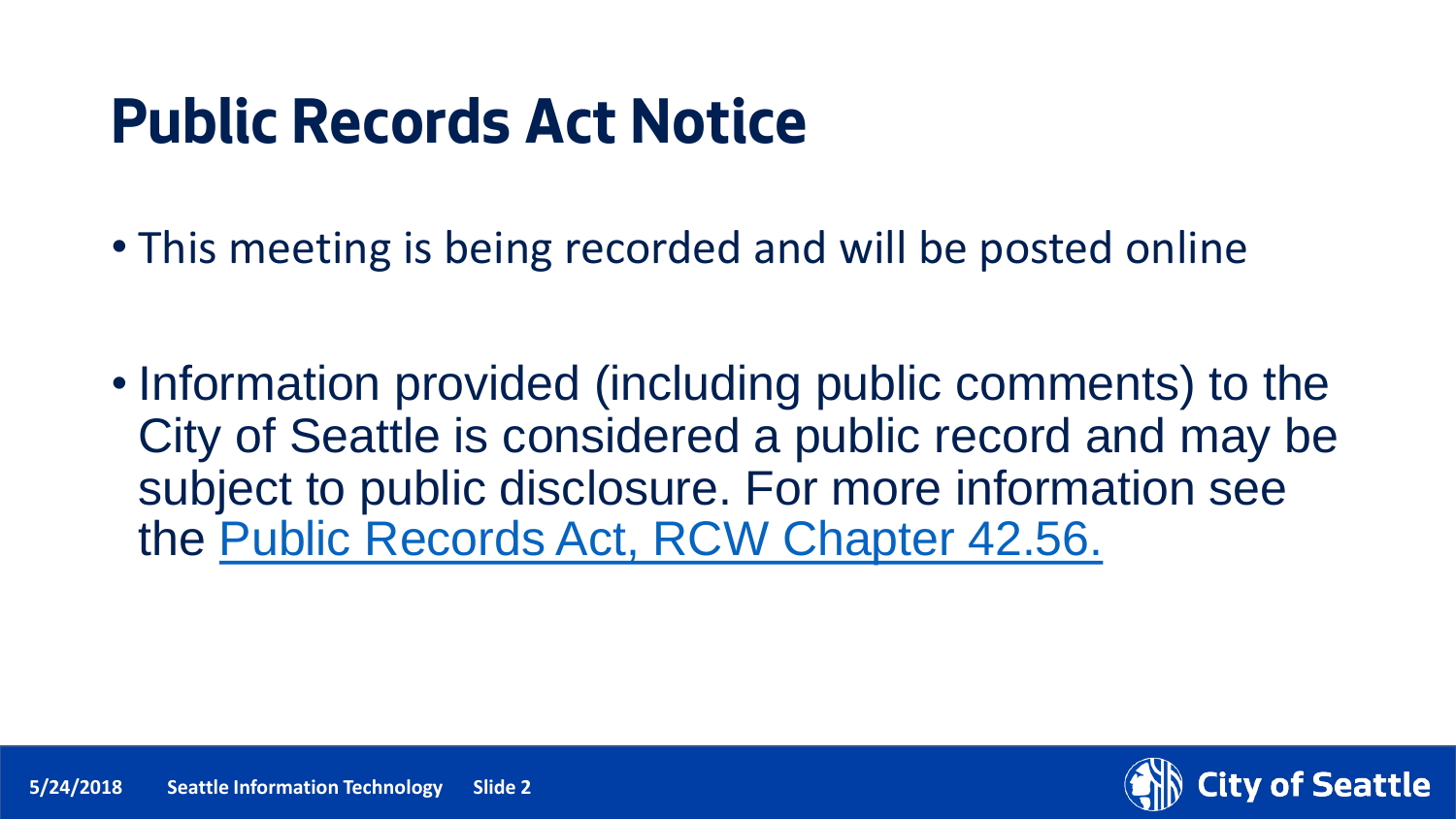### **City of Seattle's Definition of Surveillance**

- Surveillance is defined as technologies that "observe or analyze the movements, behavior, or actions of identifiable individuals in a manner that is reasonably likely to raise concerns about civil liberties, freedom of speech or association, racial equity or social justice."
- Certain technologies, such as police body cameras and technologies for everyday office use, are excluded from the law.

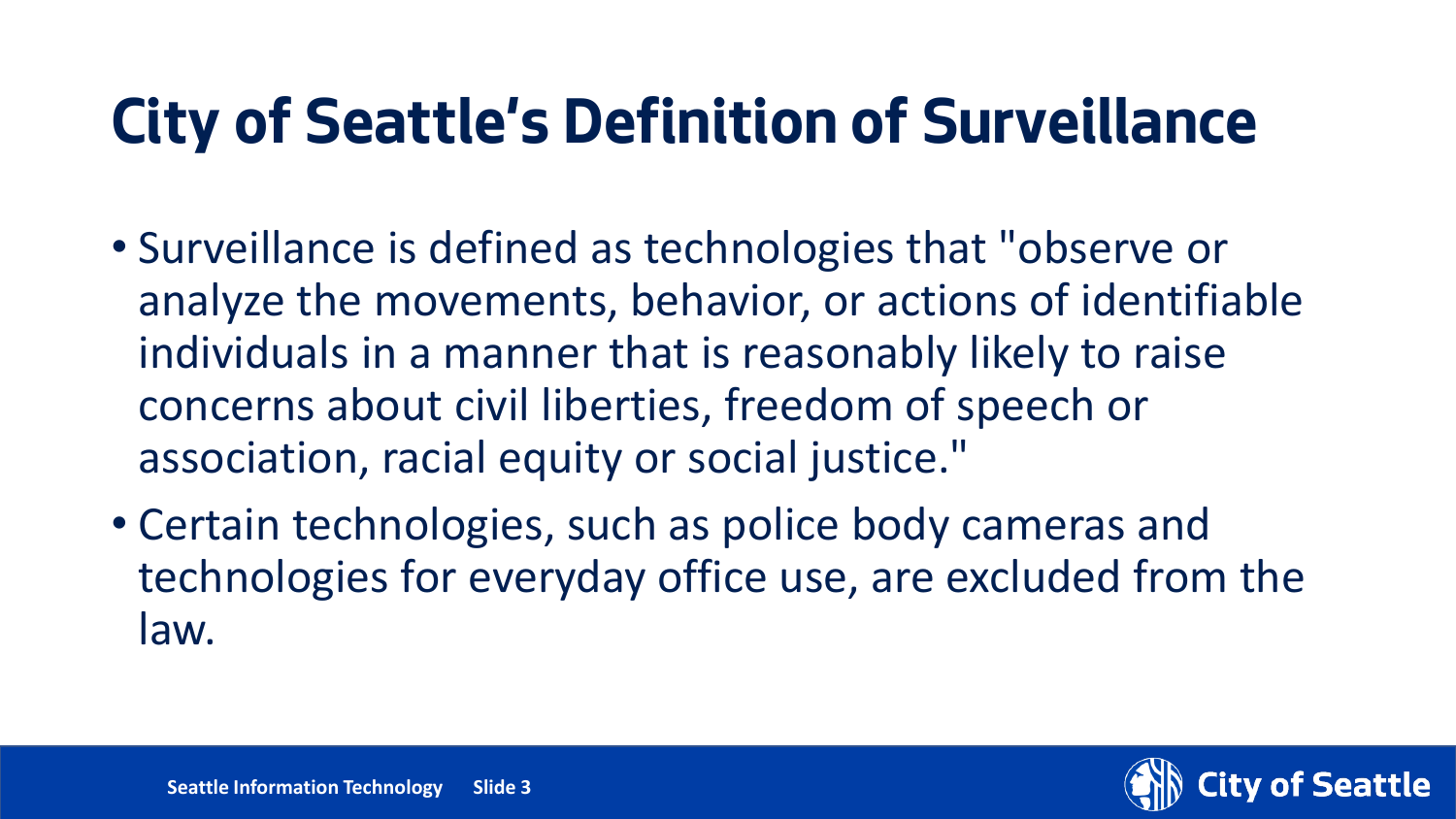### **Rundown of Events**

- SPD will present on technologies currently in use
	- Video Recording Systems
	- FLIR w/KCSO Helicopter
	- Situational Awareness Cameras without Recording
- Public Comment Opportunity

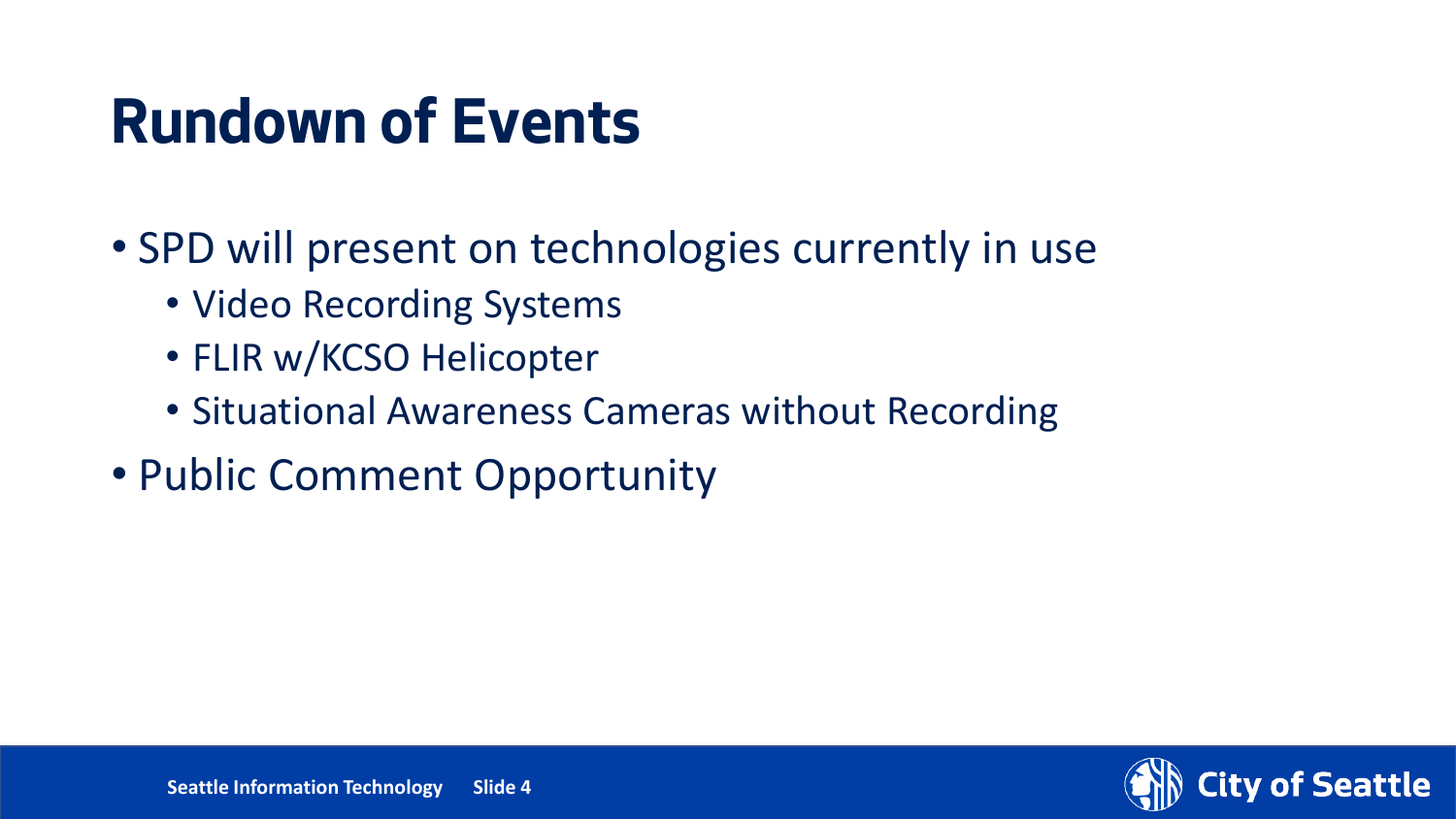### **Ground Rules**

**Attendees will be asked to adhere to the surveillance public meeting code of conduct:**

- $\checkmark$  Be respectful of diverse opinions and experiences.
- $\checkmark$  Be an active listener during presentations.
- $\checkmark$  Anyone exhibiting disruptive behavior, intimidation or aggression, may be muted. If so, they will be asked to provide comment online or by letter.
- $\checkmark$  Please keep comments as brief as possible and related to technologies in focus to allow everyone an opportunity to speak.

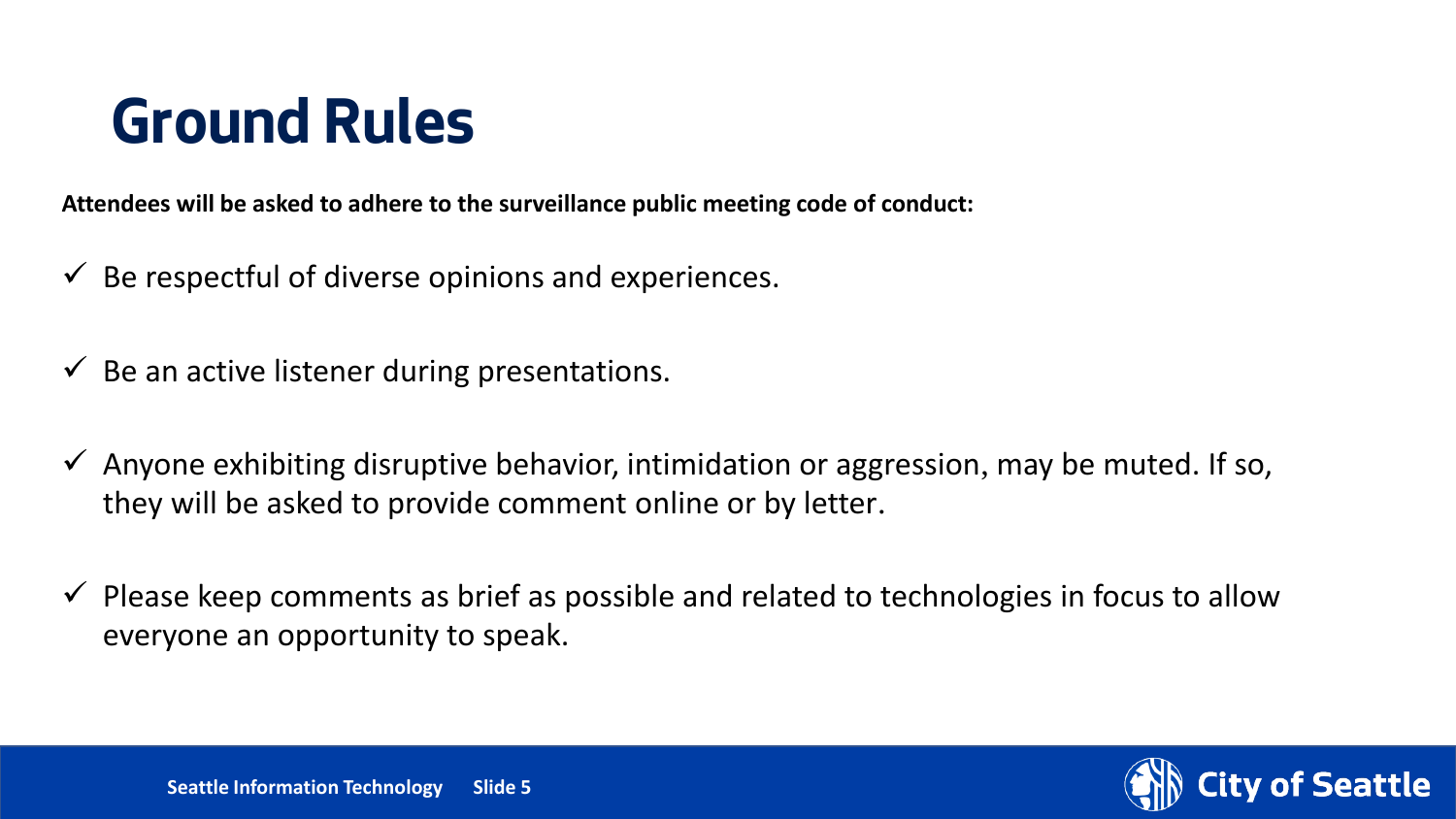### **WebEx Basics**

#### **Participant Etiquette**

Manage your audio and video appropriately. It is good Webex etiquette to mute your line when you are not speaking. The microphone icon will be RED when muted.

Using video in a meeting can help teams stay connected and aligned as well as improve overall communication. Sometimes though, video can be distracting. To mute your video, click the video icon. The icon will be RED when muted.





#### **Troubleshooting Audio**



test your speakers, microphone, and camera here, or select Audio Connection to change the way you are connected.

| Audio Connection                                              | × |
|---------------------------------------------------------------|---|
|                                                               |   |
| You're using computer for audio. $\, \oplus \,$<br>Disconnect |   |
| Switch audio                                                  |   |
| <sup>N</sup> S Call me at                                     |   |
| √ Call in                                                     |   |
|                                                               |   |
| Select from the available options                             |   |

to change your audio connection.

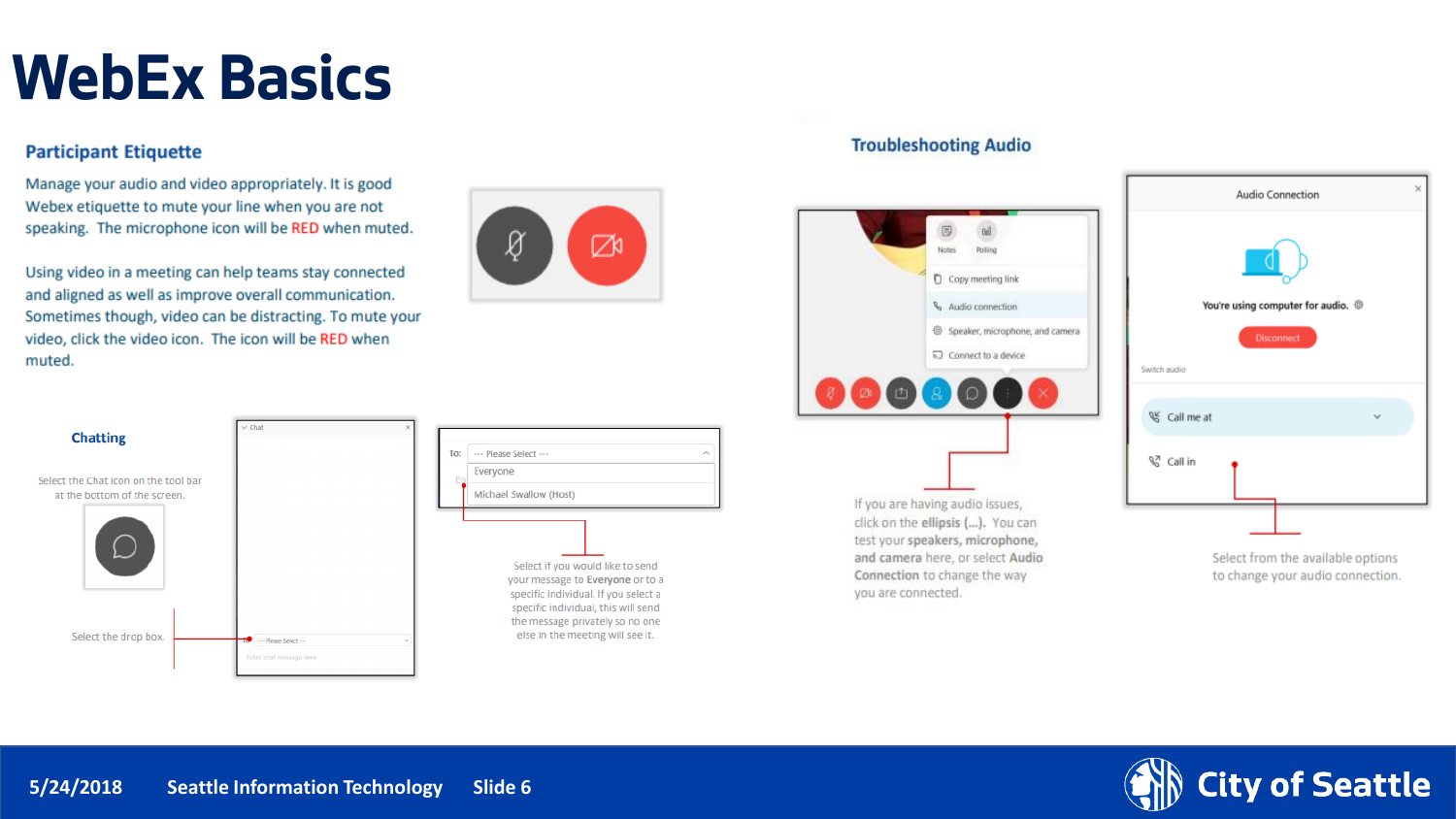### **WebEx Basics**

#### **For Dial-In Attendees**

- Once the meeting starts, if you have a question, press "\*3" to raise your hand. Once you have raised your hand, you'll hear the prompt, "You have raised your hand to ask a question. Please wait to speak until the host calls on you."
- To hear a list of commands available during your meeting or event, press "\*\*".
- If you no longer want to ask a question, or the host has already called on you, then press "\*3" to lower your hand. You will hear a message, "You have lowered your hand".

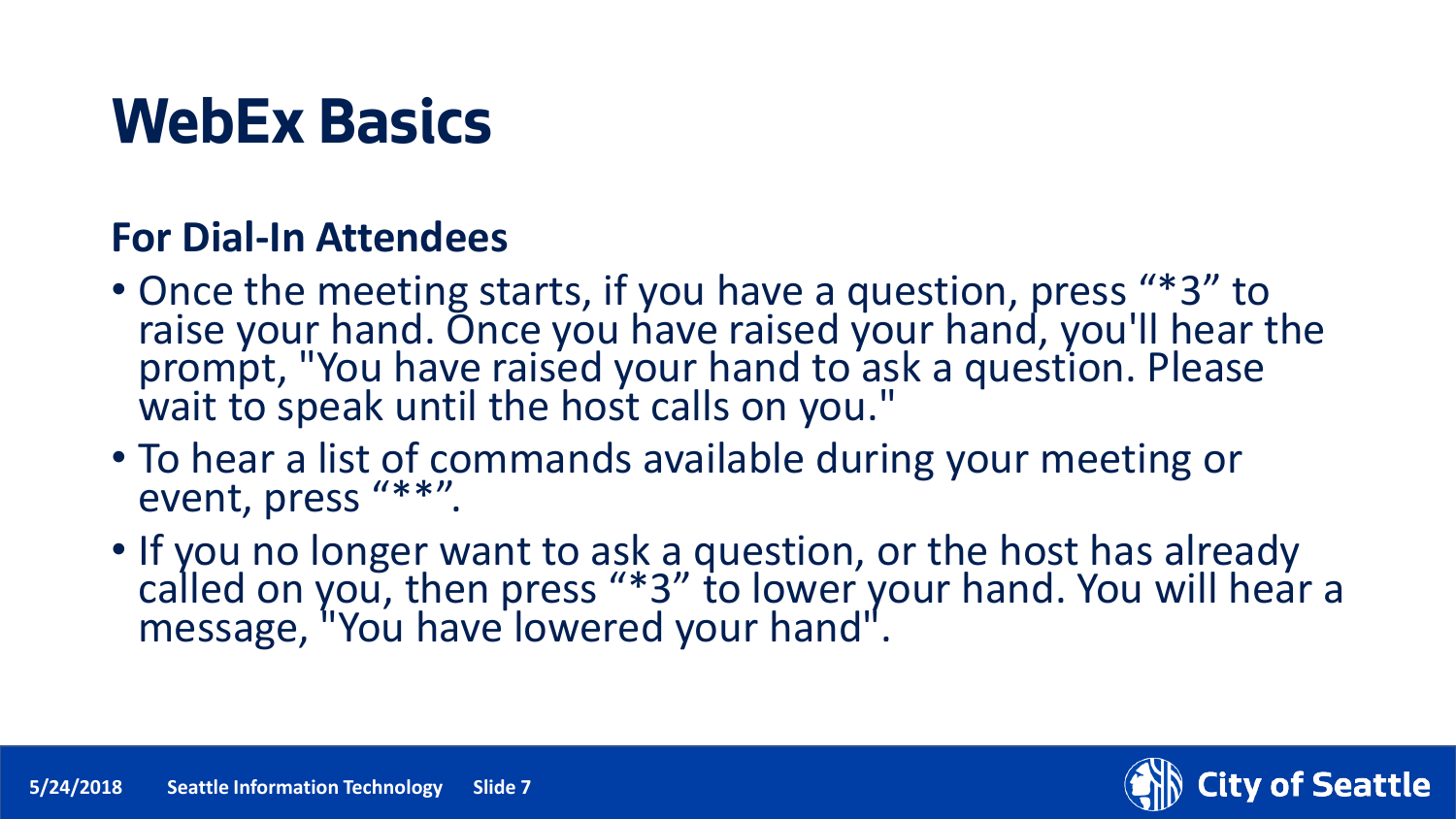### **How to Comment on Technologies**

- Survey Link: <https://seattle.surveymonkey.com/r/KSQRHQZ>
- Mail a comment to Surveillance & Privacy Program: Seattle IT, PO Box 94709, Seattle, WA 98124

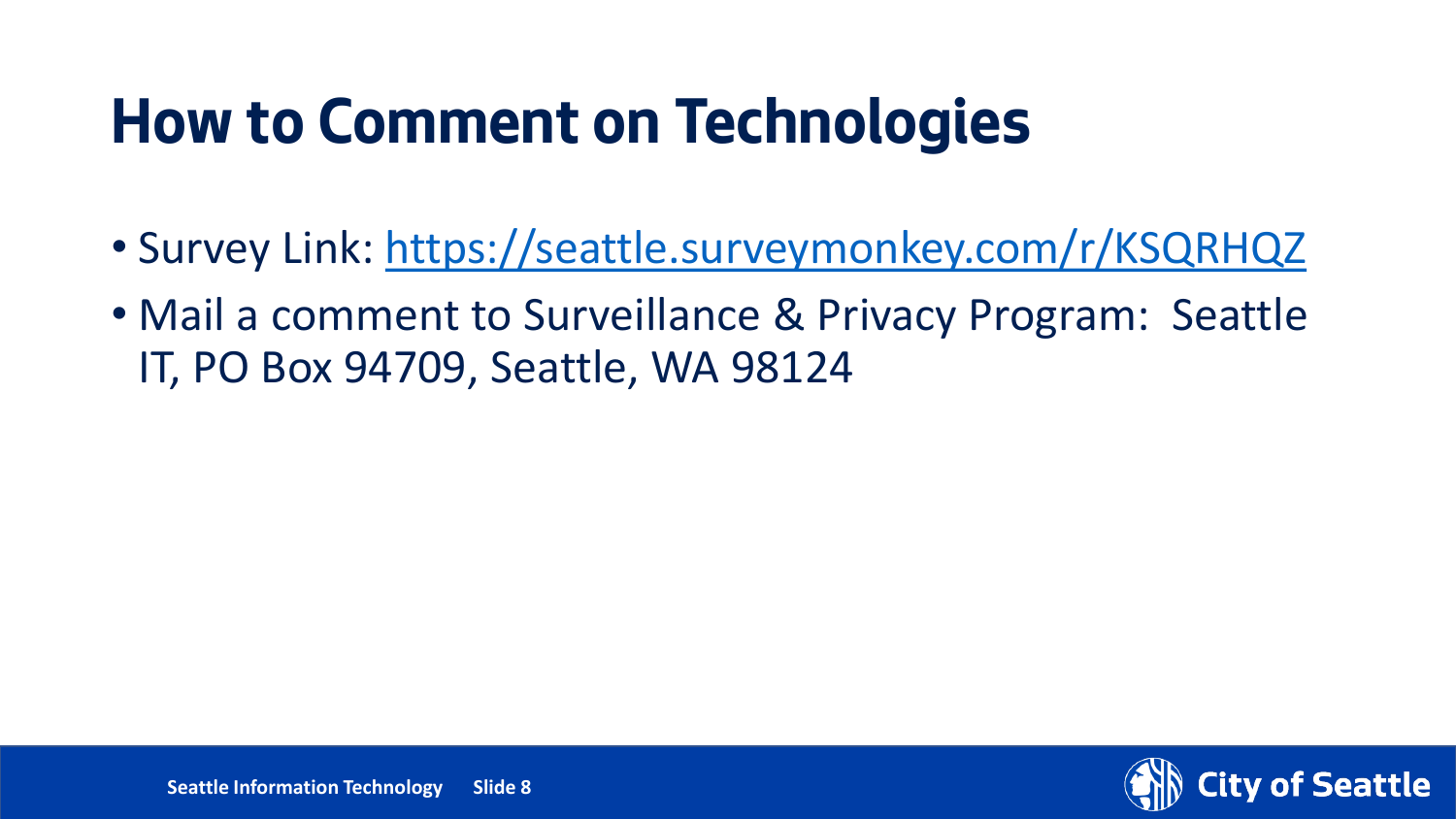### **Additional Comments**

For additional comments unrelated to these specific surveillance technologies, please utilize the following resources:

- [Find Your Council District / Councilmember](https://www.seattle.gov/council/meet-the-council/find-your-district-and-councilmembers)
	- Contact City Council at [council@seattle.gov](mailto:council@seattle.gov)
- [SPD Contact Information](http://www.seattle.gov/police/about-us/contact-us)

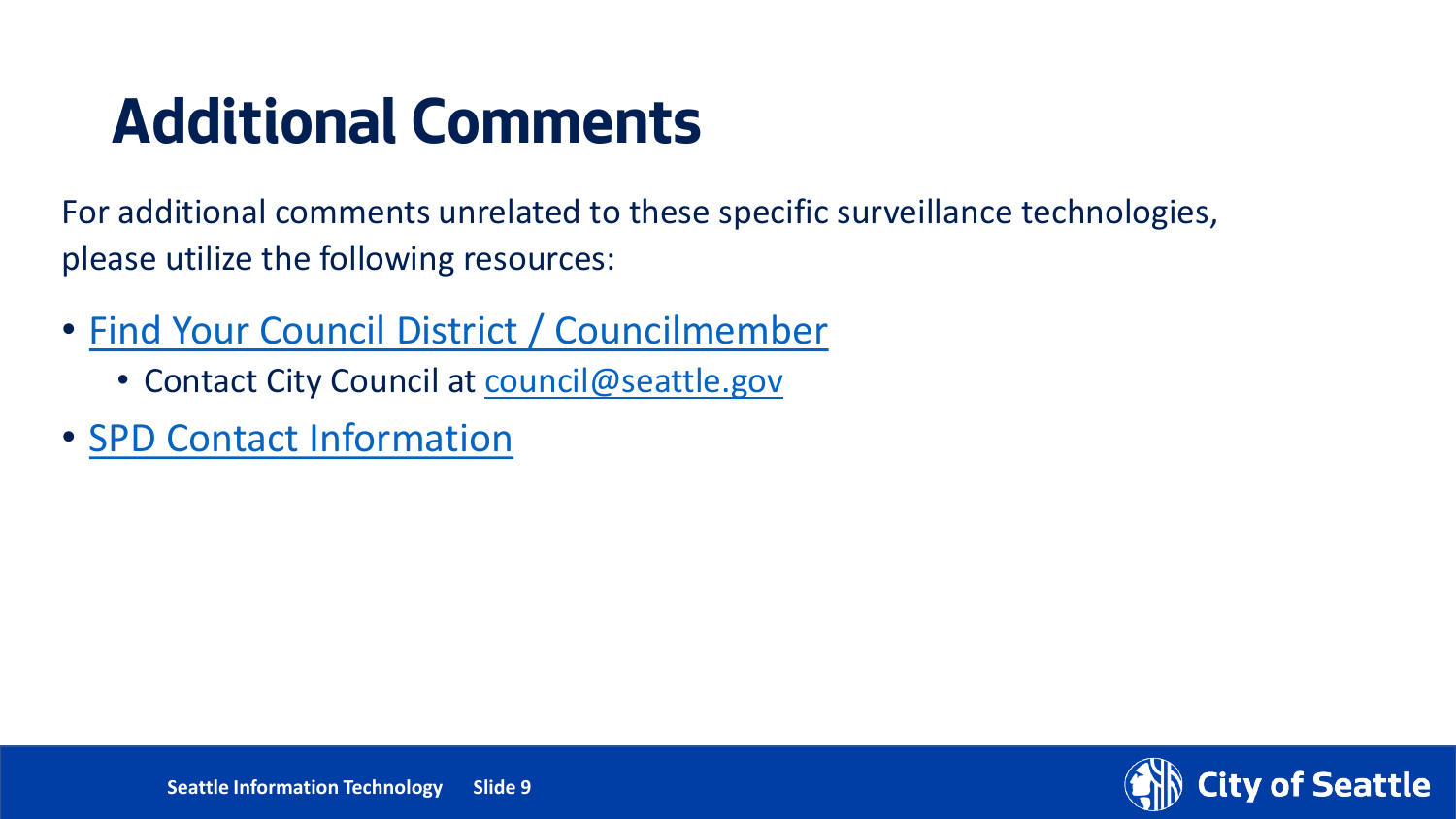**Group 3 Technologies: Video Recording Systems, FLIR, Situational Awareness Cameras** Seattle Police Department

Department Name Page Number **5/2020 Slide 10 Slide 10 Slide 10 Slide 10 Slide 10 Slide 10 Slide 10 Slide 10 Slide 10 Slide 10 Slide 10 Slide 10 Slide 10 Slide 10 Slide 10 Slide 10 Slide 10 Slide 10 Slide 10 Sli October** 2020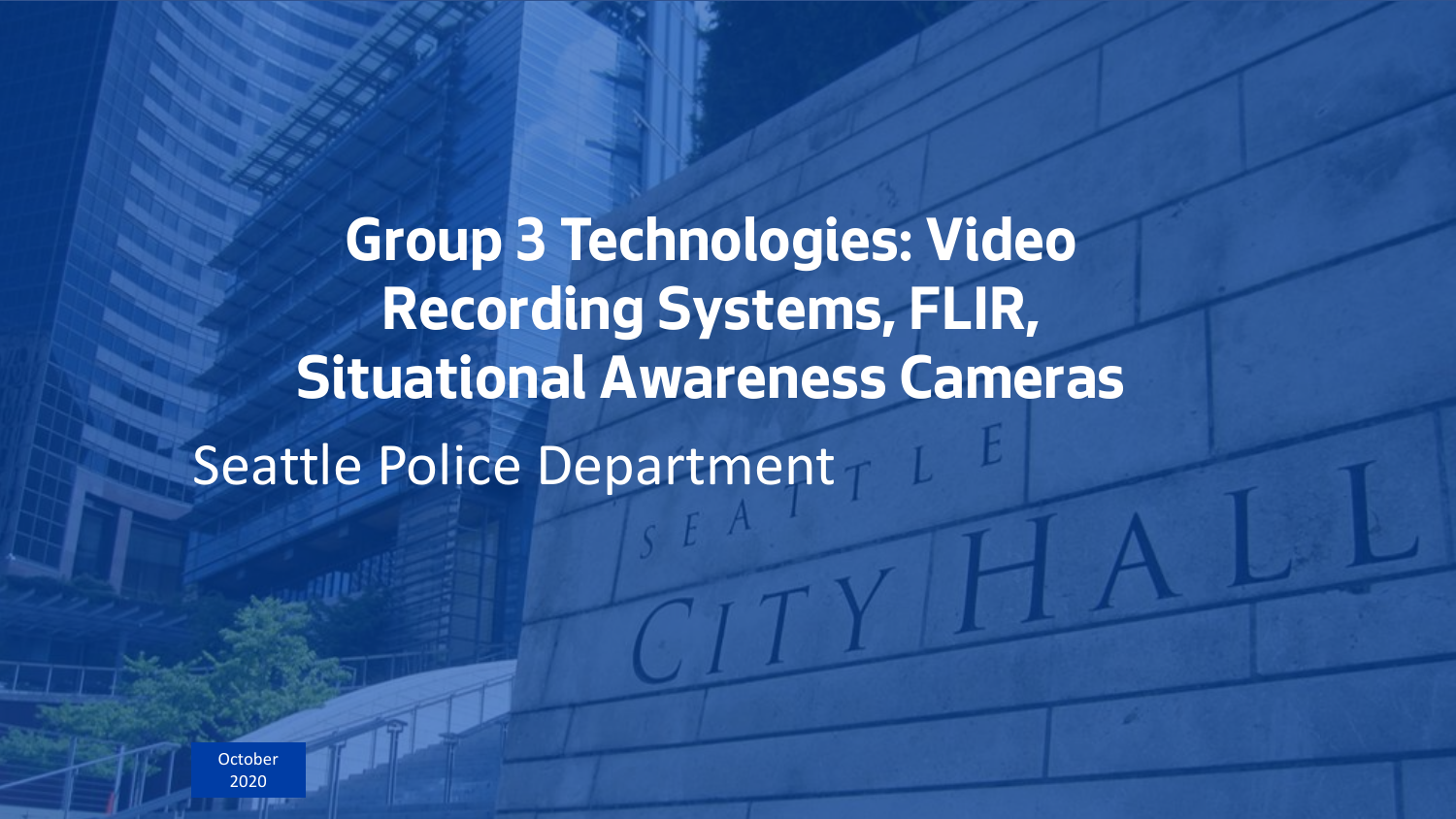### **Seattle Police Department Mission**

- •**Prevent crime;**
- •**Enforce the law, and**
- •**Support quality public safety by delivering respectful, professional and dependable police services.**

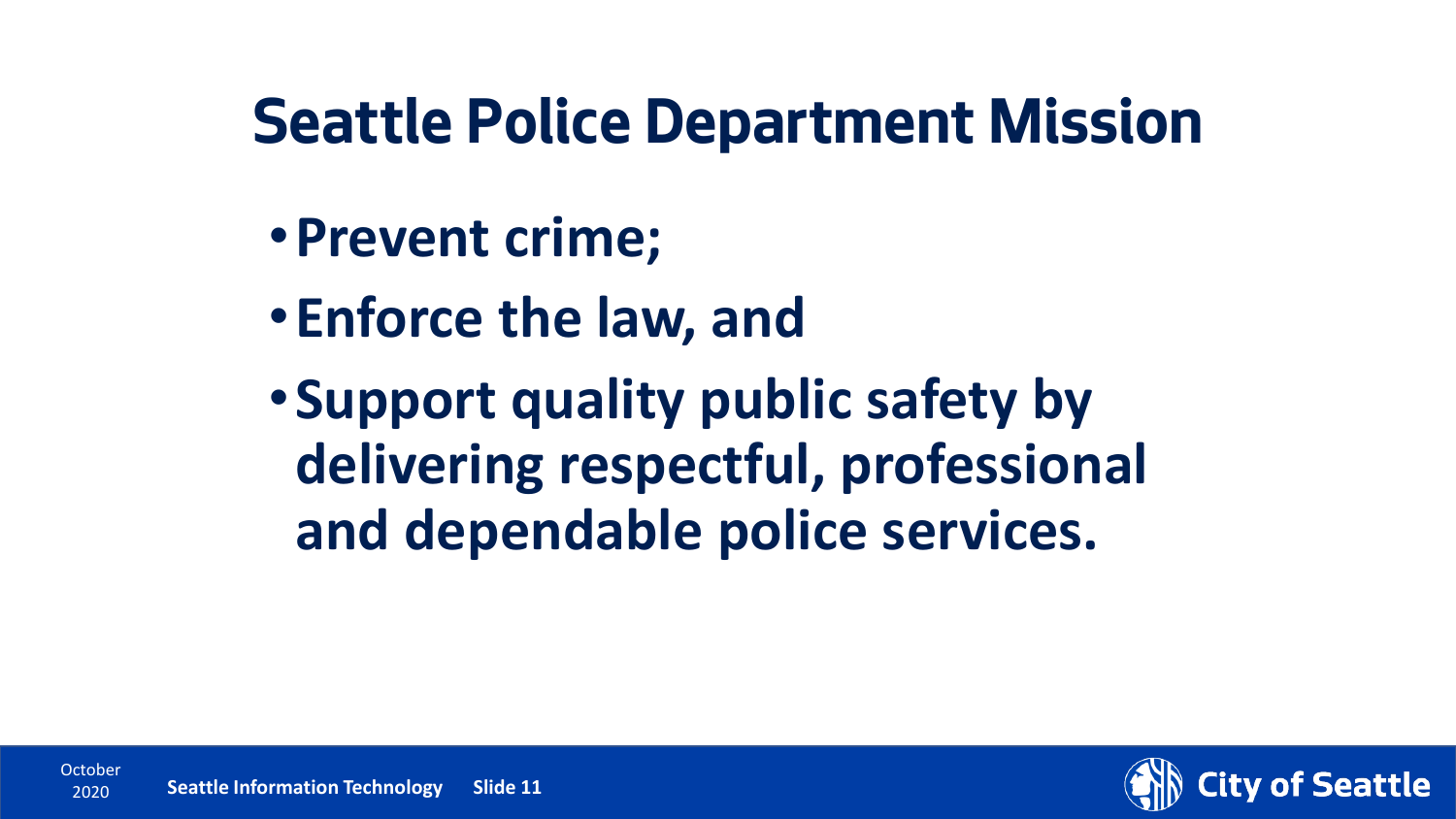### **Video Recording Systems**

- Used to record and/or monitor member of the public in specific, secure locations within SPD facilities
- **Milestone Video Management**:
	- Blood Alcohol Collection (BAC) Rooms
	- Precinct Holding Cells
- **Genetec Video Management System**:
	- Interview and Lineup Rooms

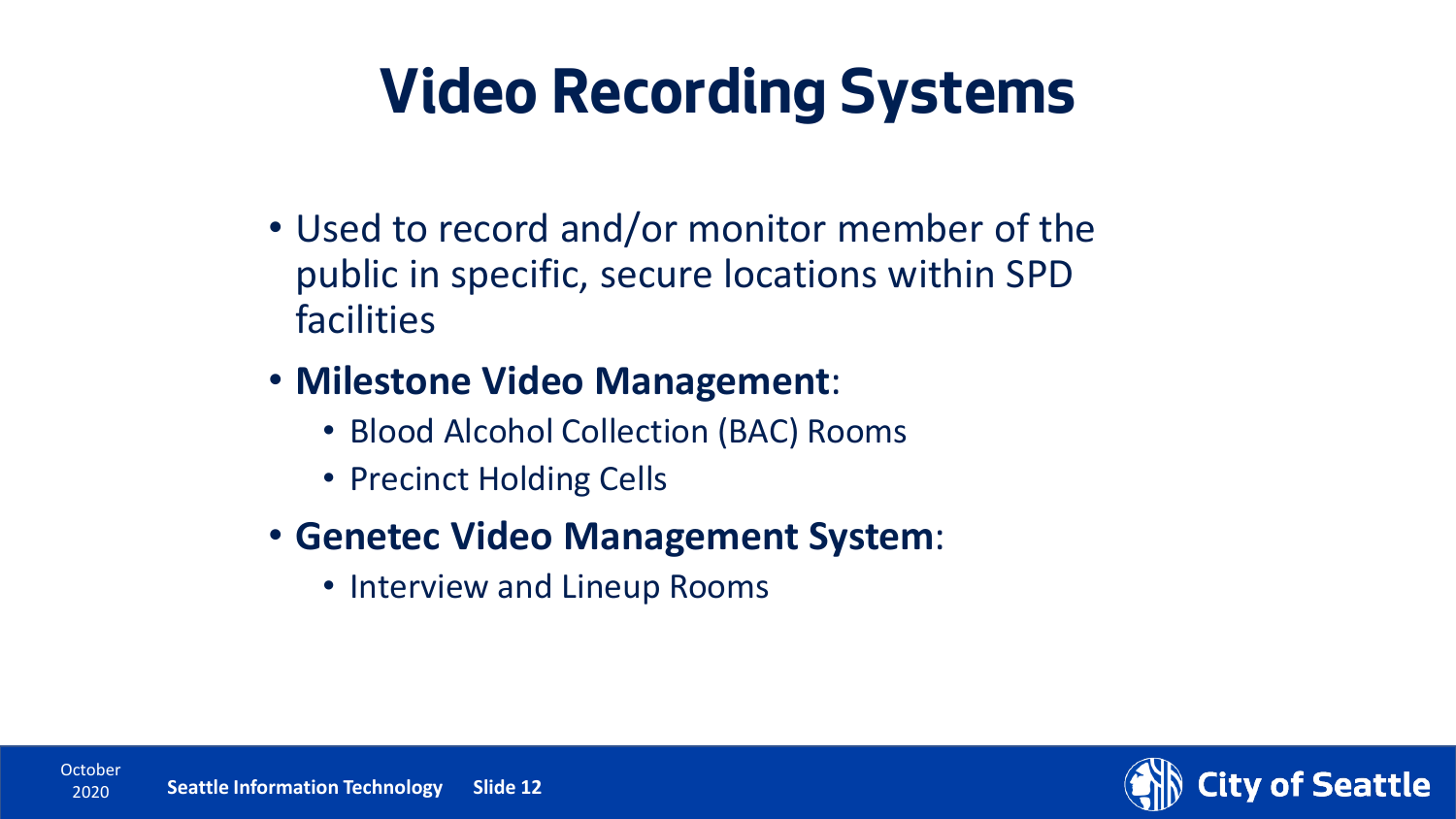### **Video Recording Systems**

### **Why do we use the technology?**

- Create visual record of activities in the interview rooms, BAC rooms, and precinct holding cells
- Prevents disputes about how interviews are conducted or how suspects, victims, and witnesses are treated
- Enhances SPD accountability in the community and enhances confidence in SPD practices

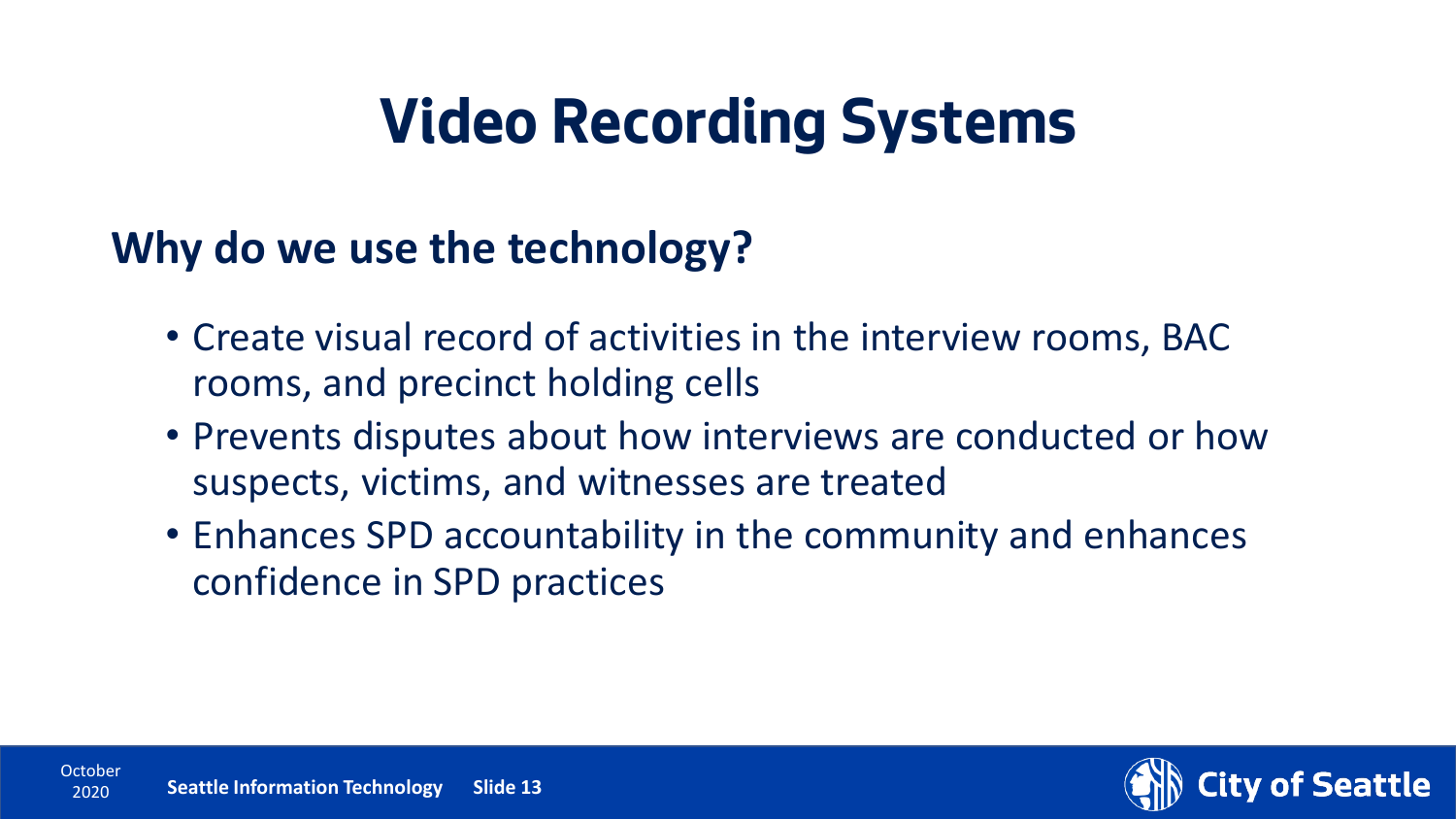#### **How It Works**

- The **Genetec Video Management System** includes camera and microphone equipment that is permanently installed in the interview rooms on the  $6<sup>th</sup>$  and  $7<sup>th</sup>$ floors of SPD Headquarters
- The **Milestone Video Management Software and Products** consist of cameras located in BAC rooms and precinct holding cells throughout SPD's facilities.
- Signage informs employees and members of the public that camera and recording devices are present





**y of Seattle**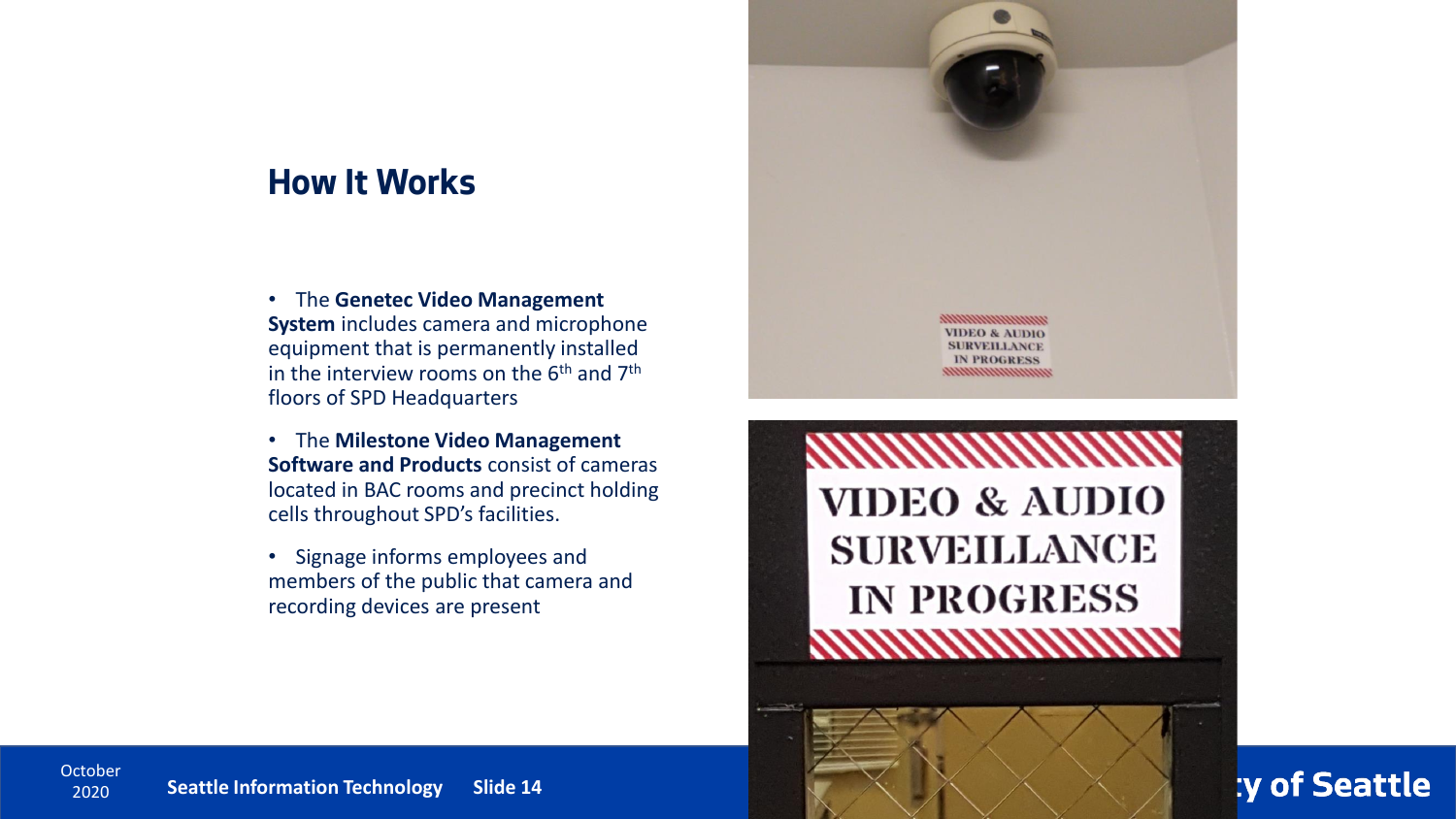### **Recording Data Storage**

#### **Genetec (Interview Rooms)**

• After an interview is conducted the recording of the interview is copied to a high-quality evidence grade DVD+R disc. This evidence-grade disc is then submitted into the SPD Evidence Section as a standard item of evidence. Standard evidence retention rules are then followed

#### **Milestone (BAC Rooms and Precinct Holding Cells)**

• The recordings are made by the Milestone system. A request by an authorized party (Homicide, OPA, OIG, etc.) for specific footage is made for criminal or internal investigations. The recordings are held for a minimum of 120 and a maximum of 217 days unless used as evidence in a particular case.

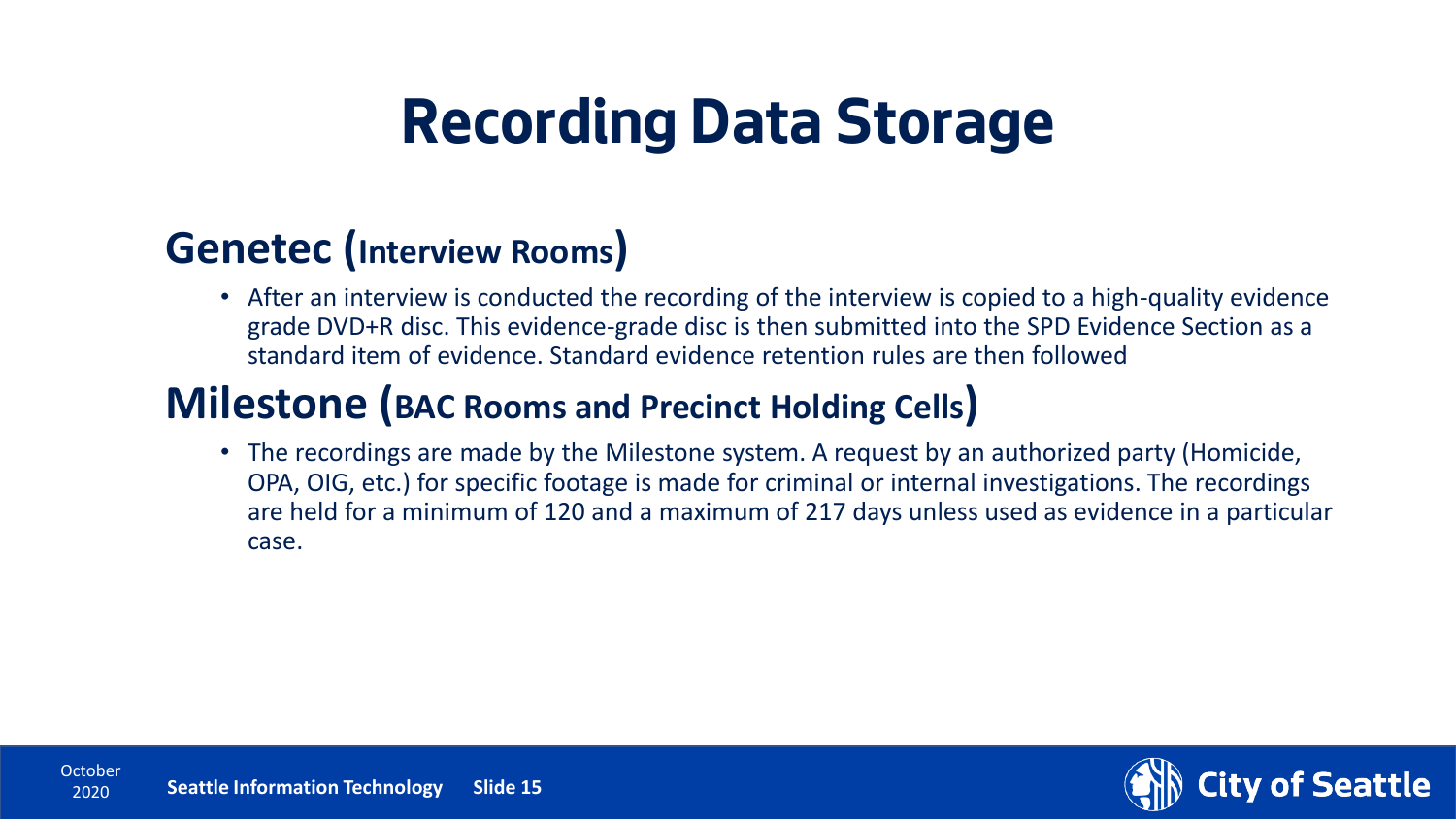### **Policies Governing Use**

- Recorded Statements (SPD Policy 7.110)
- Evidence (SPD Policy 7.090)
- Use of department-owned devices/software (SPD Policy 12.040)
- Access to criminal justice information and records (SPD policies 12.050 and 12.080)
- Use of department email and internet (SPD Policy 12.110)
- Use of cloud storage services (SPD policy 12.111)

<http://www.seattle.gov/police-manual>

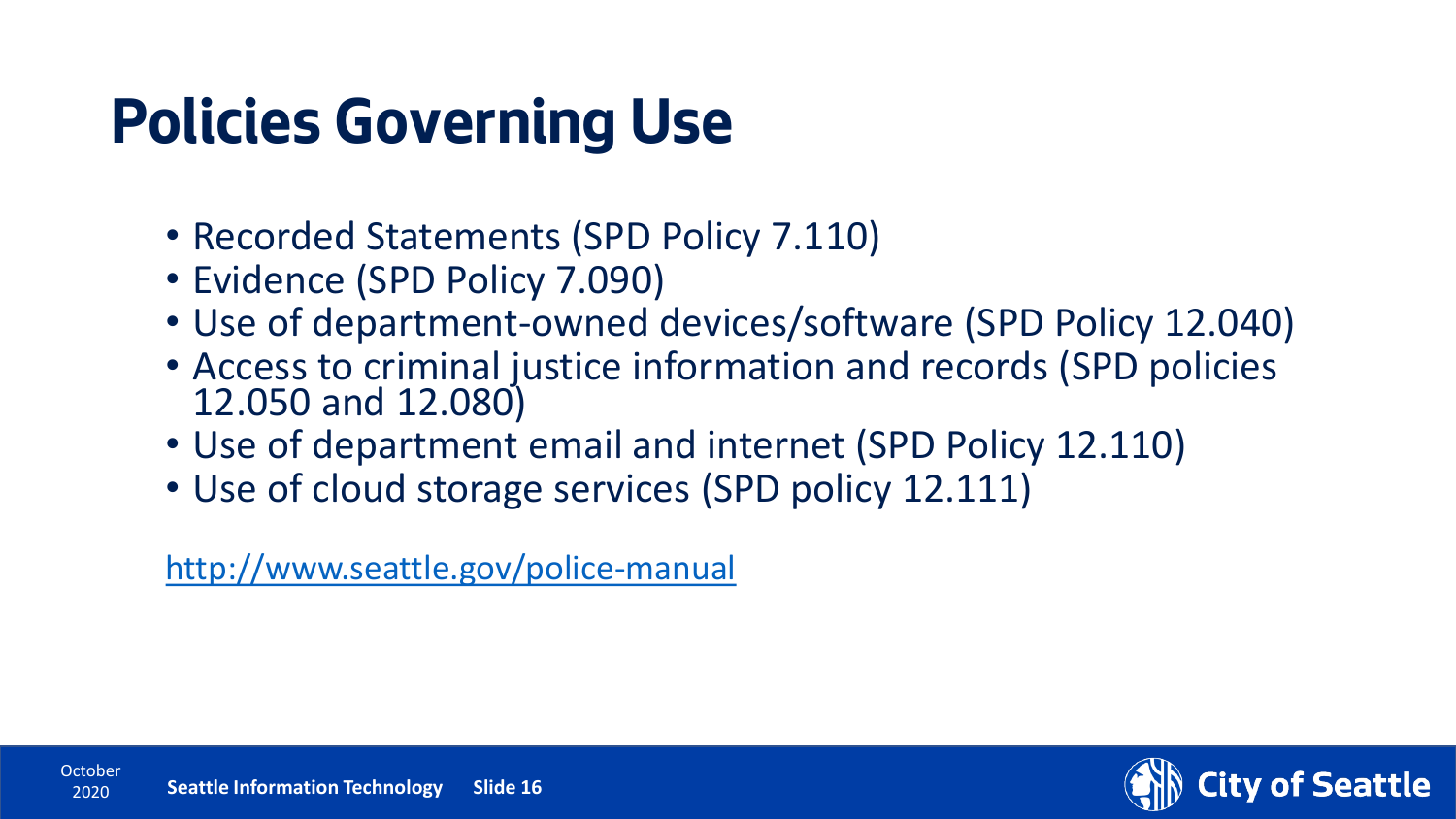### **Forward Looking Infrared Real-time Video (FLIR)- KCSO Helicopter**

- The King County Sheriff's Air Support Unit is the only full-time rotary-wing law enforcement aviation unit in Washington State
- The forward looking infrared (FLIR) camera technology housed within the Guardian One and Guardian Two helicopters provides an enhanced picture of incident scenes by layering heat signatures of individuals and objects on top of the aerial video. The FLIR technology allows for subjects to be detected even when obscured by clouds, haze, or darkness

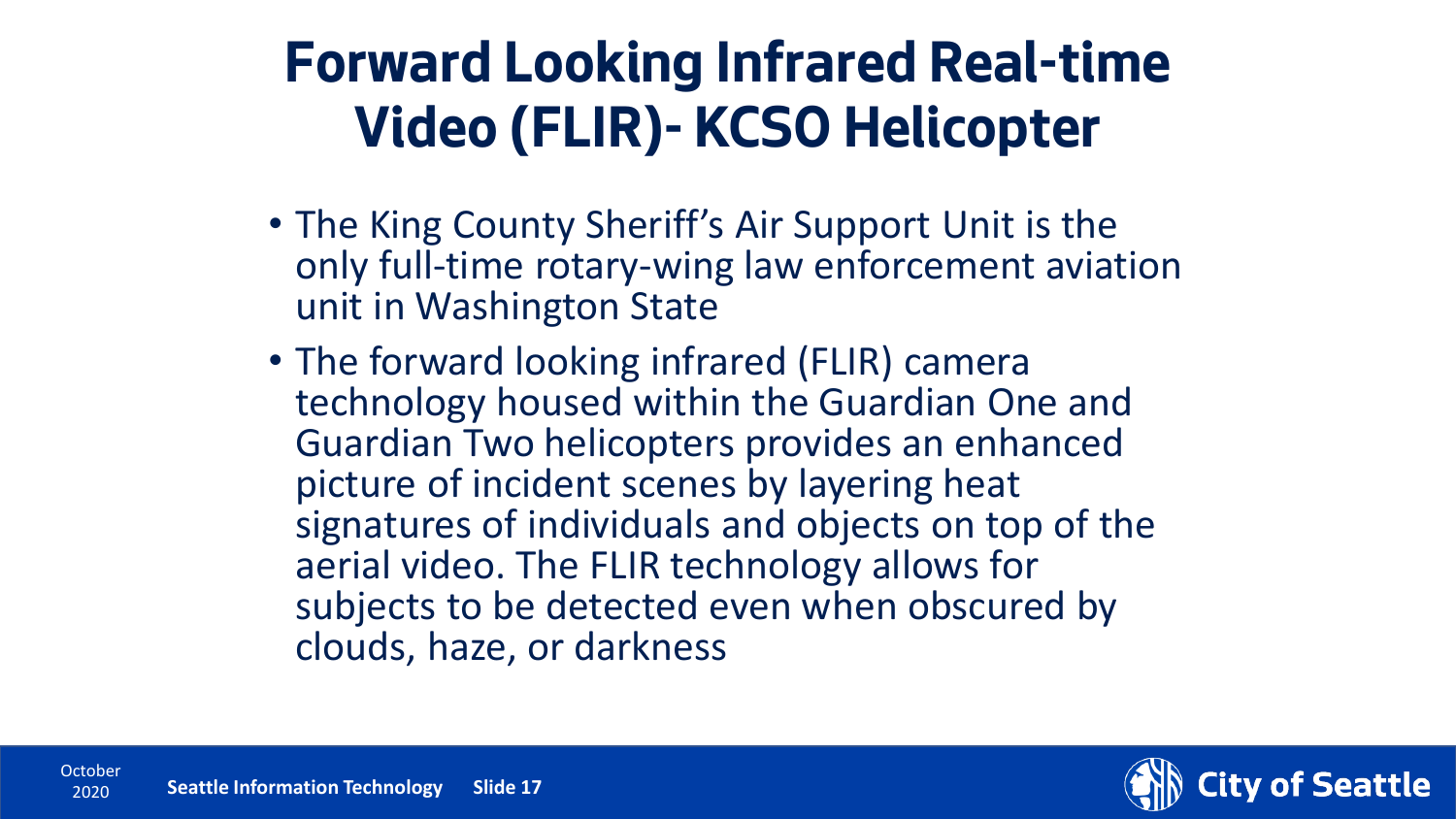### **Forward Looking Infrared Real-time Video (FLIR)- KCSO Helicopter**

### **Why do we use the technology?**

- Rapid response to crime or disaster scenes
- Provides a bird's eye view of events happening on the ground
- FLIR technology allows for subjects to be detected even when obscured by clouds, haze, or darkness

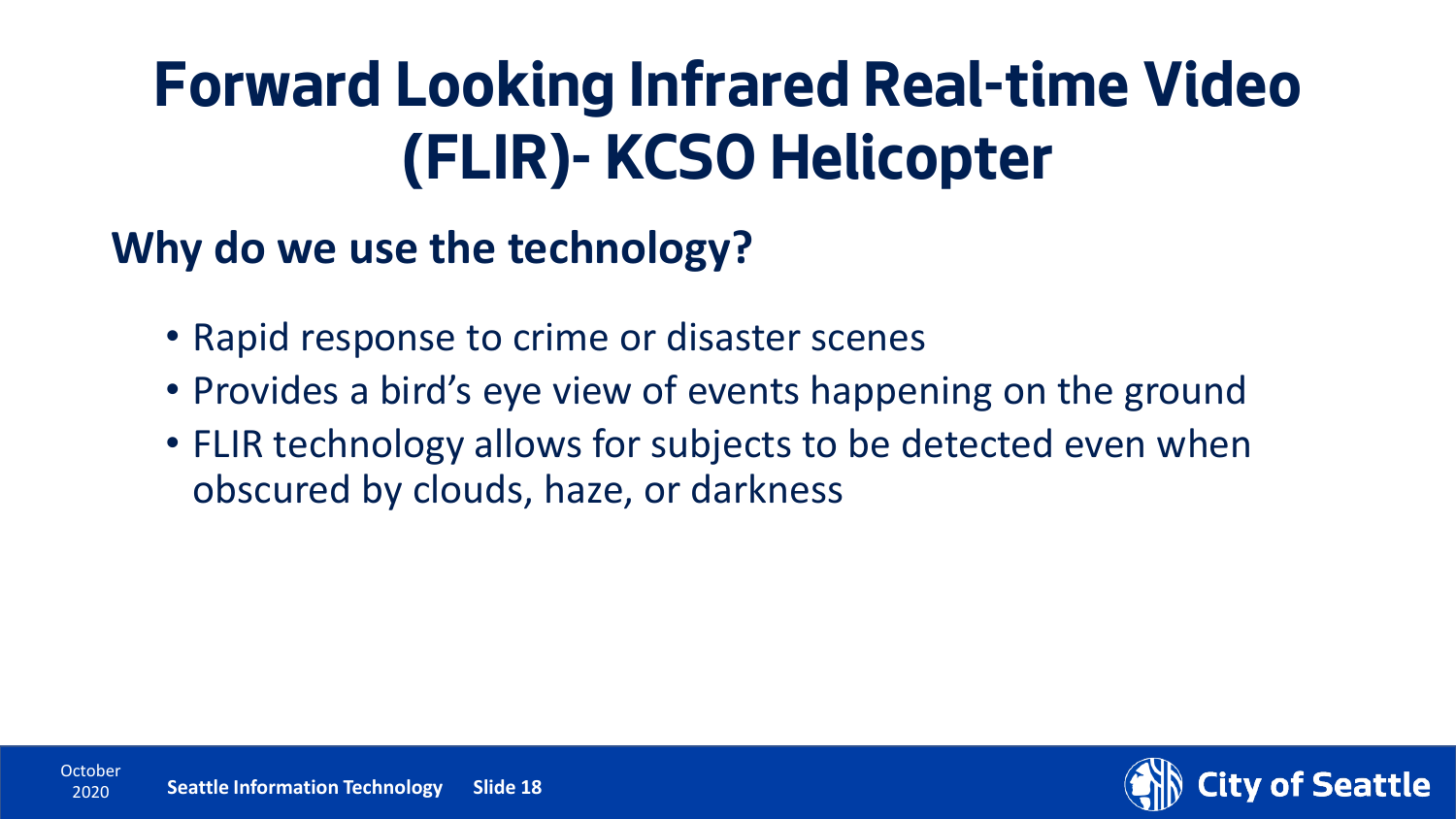#### **How It Works**

- King County Sheriff's Air Support Unit is operated by the King County Sheriff's Office and is available to assist the Seattle Police Department at no charge through the Puget Sound Regional Aviation Project and the Seattle Urban Area Security Initiative (UASI).
- FLIR systems use heat emitted by subjects and objects to provide enhancement to images of active scenes
- The FLIR systems cannot see into homes or other structures





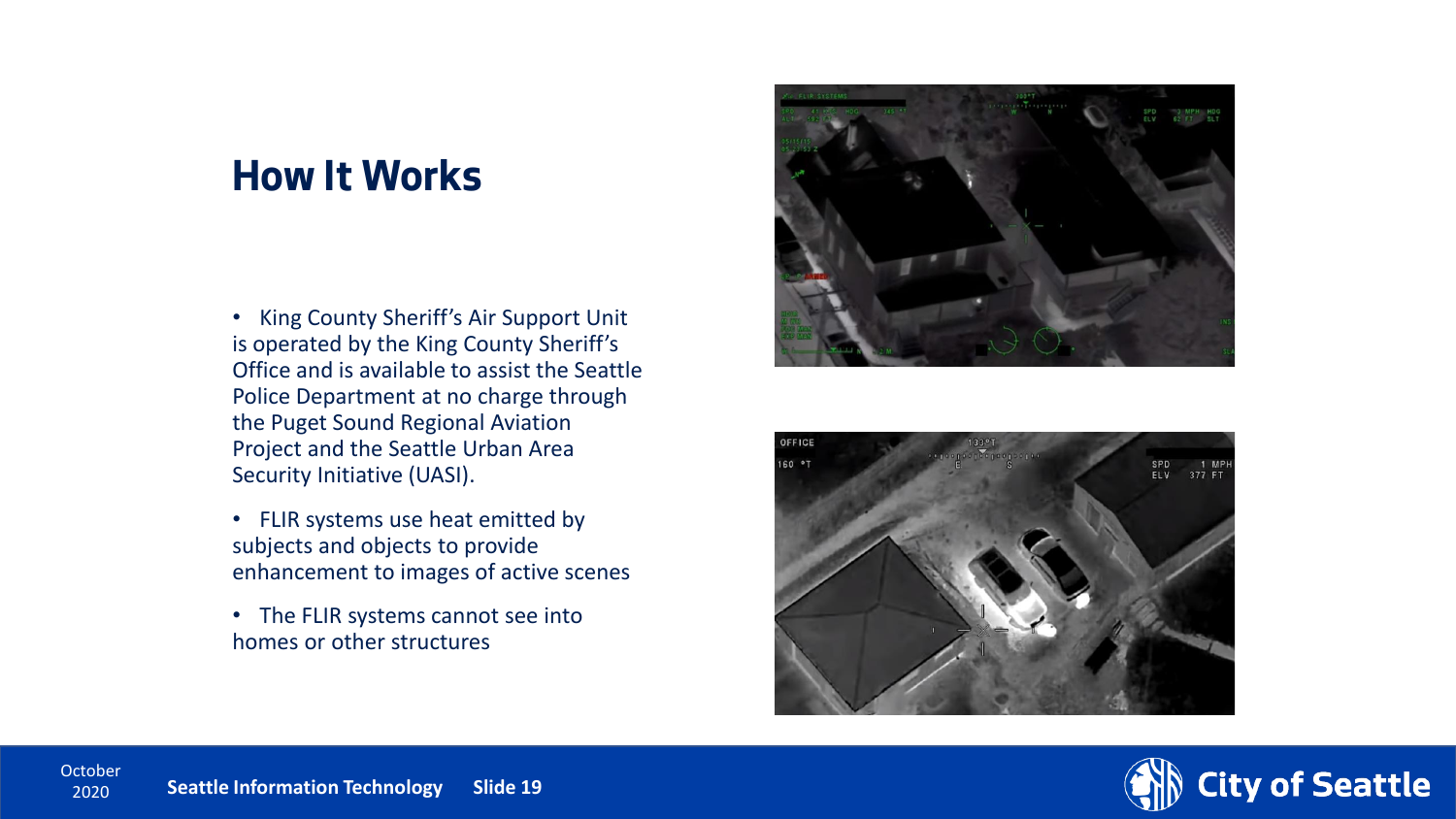### **Policies Governing Use**

- King County Sheriff's Office Air Support Unit (SPD Policy 16.060)
- Evidence (SPD Policy 7.090)
- Access to criminal justice information and records (SPD policies 12.050 and 12.080)
- Use of department email and internet (SPD Policy 12.110)
- Use of cloud storage services (SPD policy 12.111)

<http://www.seattle.gov/police-manual>

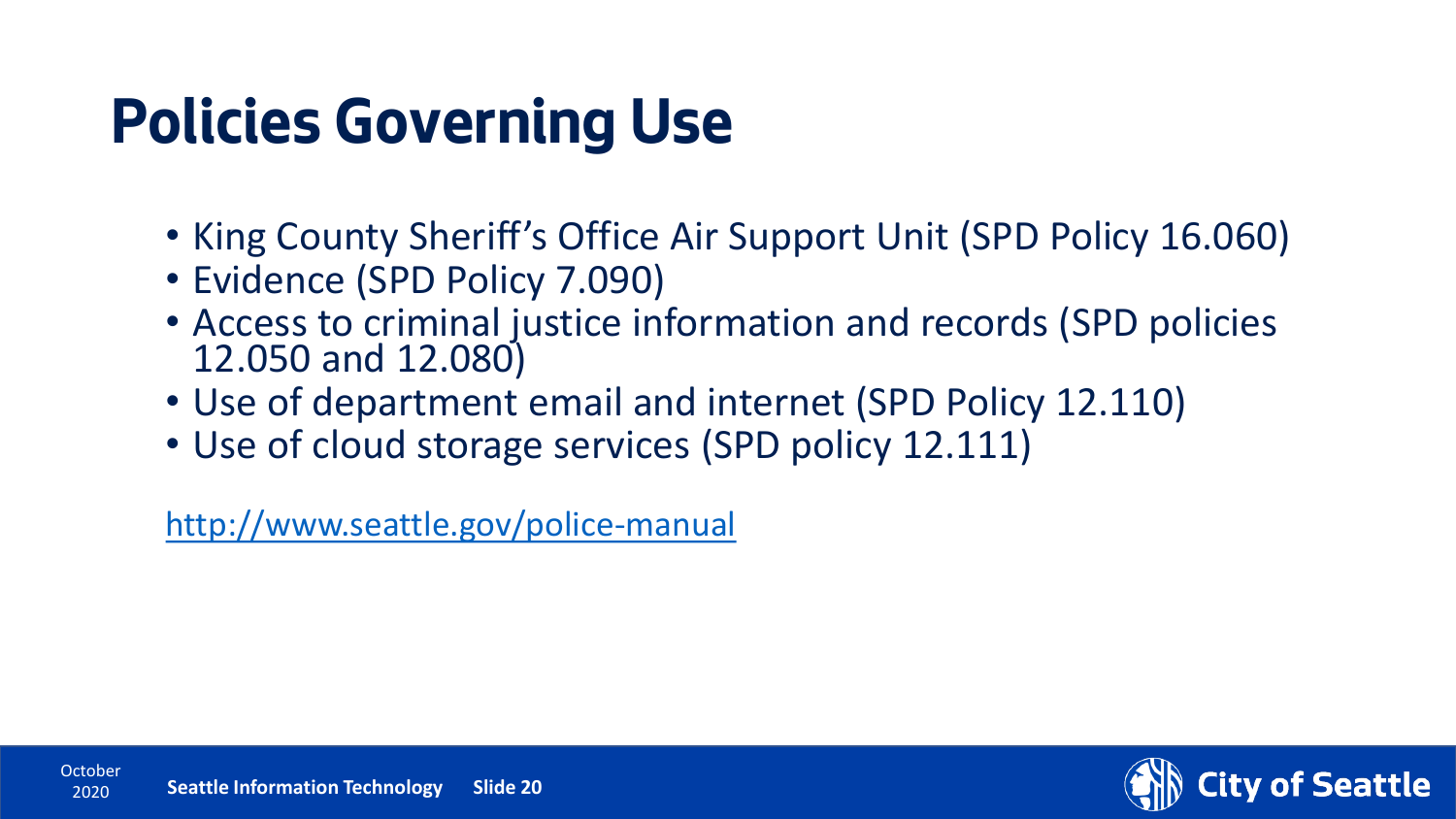### **Situational Awareness Cameras Without Recording**

• Portable cameras that allow officers to observe around corners or other areas during tactical operations where officers need to see the situation before entering an area of concern

• **Robot Mounted Cameras** – The Avatar Robot by RoboteX incorporates a 360-degree optical camera and is remote controlled by officers from a safe position on scene. The remote range of the Avatar Robot is approximately 200 meters.

• **Pole Cameras** – Pole camera models are made by Tactical Electronics and Smith and Wesson. These are small, portable cameras that can be extended in height (to approximately 20'). They are typically handheld during their use and send secure images to the user's handheld remote monitor.

• **Placeable Cameras** – Camera models are made by Remington and Tactical Electronics. They are small portable cameras designed to be placed in specific strategic locations and situations. These models also send secure images to the user's handheld remote monitor.

• **Throwable Cameras** – Camera models are made by Remington and Tactical Electronics. These small, rugged cameras are designed to be thrown into situations where access by SPD personnel is not possible. Like the pole and placeable cameras, the secure images are transmitted to the user's handheld remote monitor.

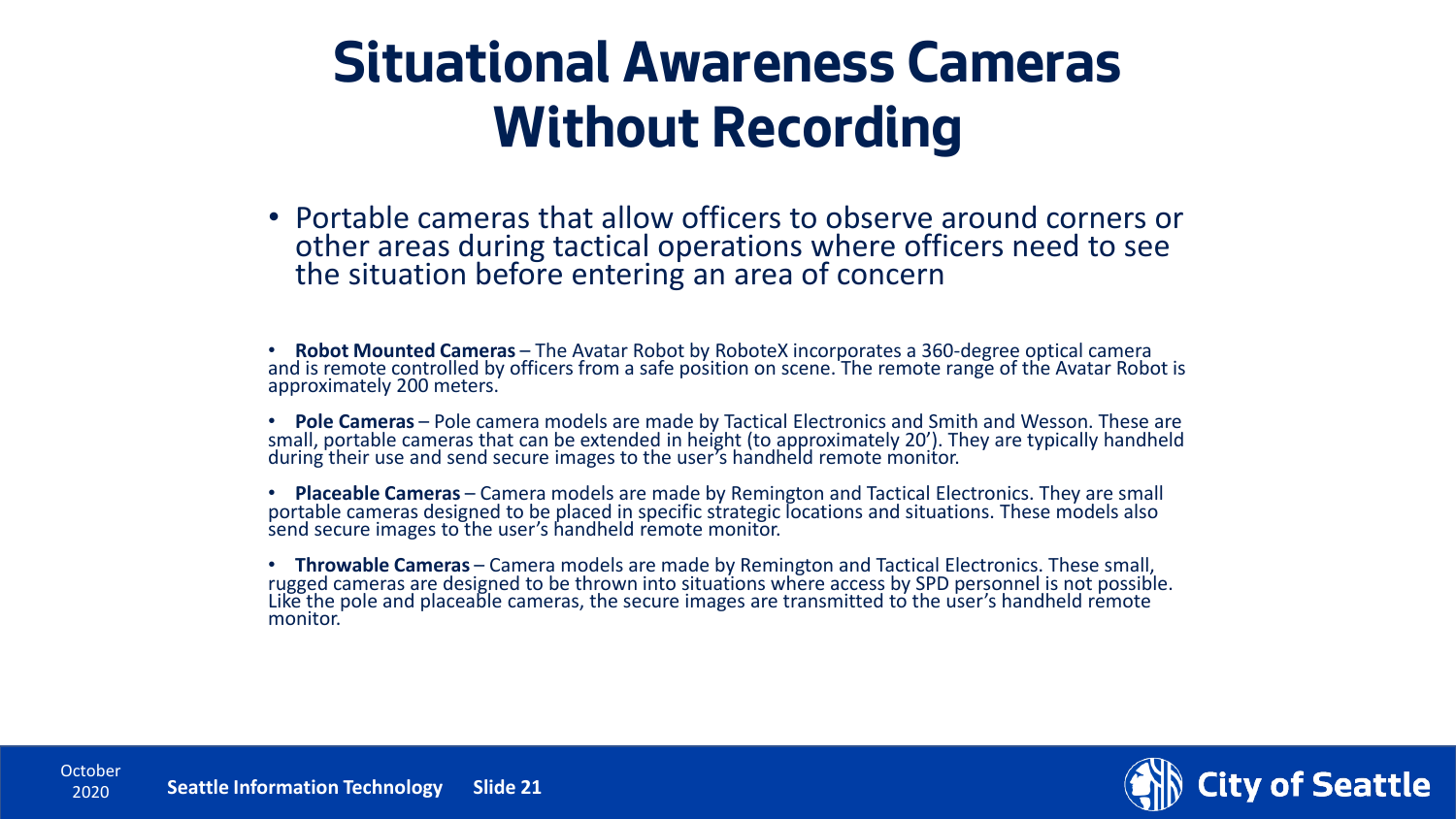### **Situational Awareness Cameras Without Recording**

### **Why do we use the technology?**

- SPD's tactical units use situational awareness cameras to assess potentially dangerous situations from a safe location.
- These cameras allows SPD to view surroundings and gain additional information prior to entering a location, providing additional safety and security to SPD personnel, the subjects of the observation, and other members of the community

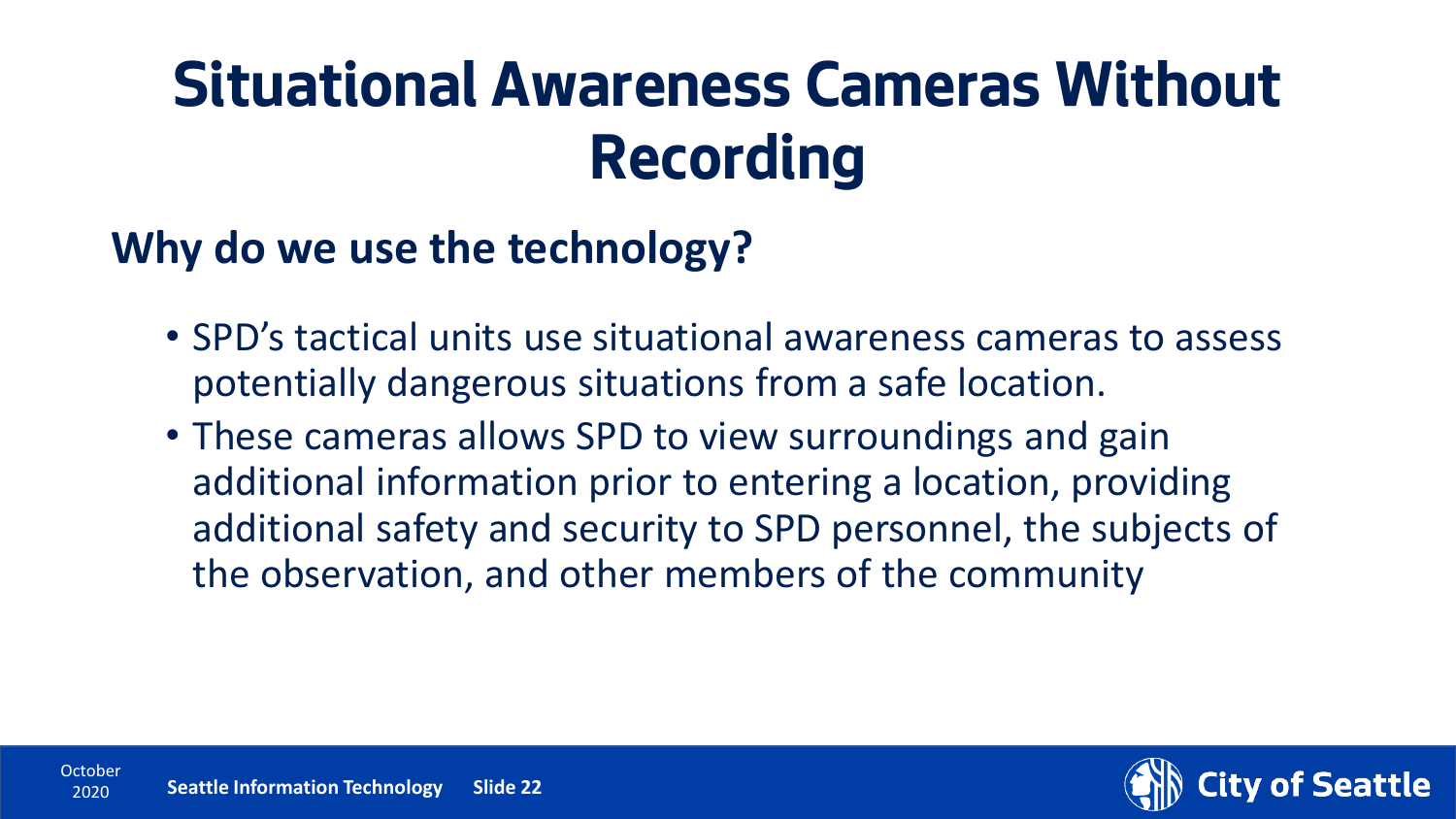#### **How They Work**

- Only members of SWAT are authorized to use this equipment and are specifically trained in their use
- These cameras may be lowered or thrown into position, attached to a handheld pole and extended around a corner or into an area. The cameras contain wireless transmitters that send images to nearby officers
- No recordings are made using these cameras





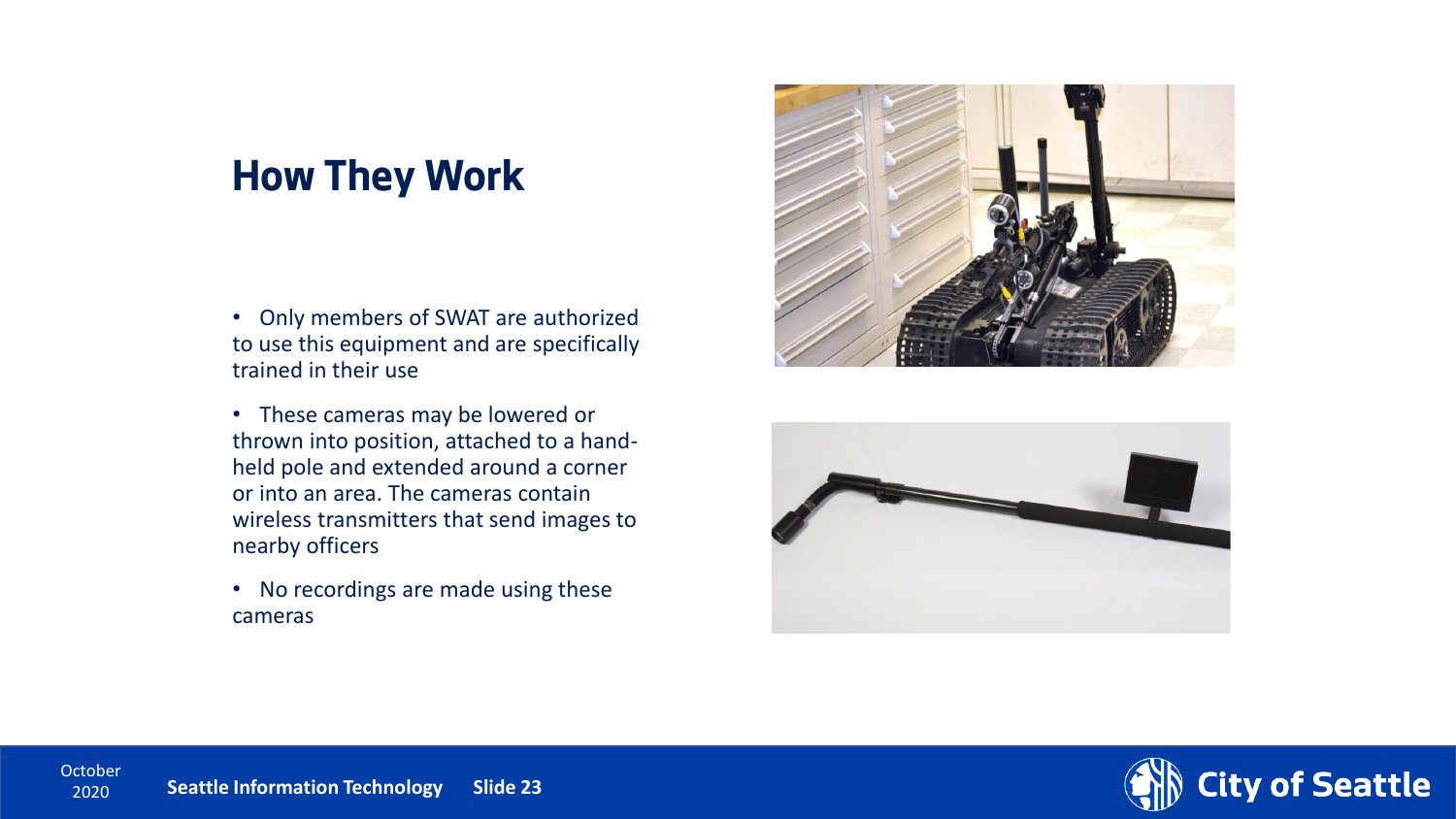### **Policies Governing Use**

- Bias-Free Policing (SPD Policy 5.140)
- Standards and Duties (SPD Policy 5.001)
- Specialty Vehicles & Equipment (SPD policies 13.060)

<http://www.seattle.gov/police-manual>

2020

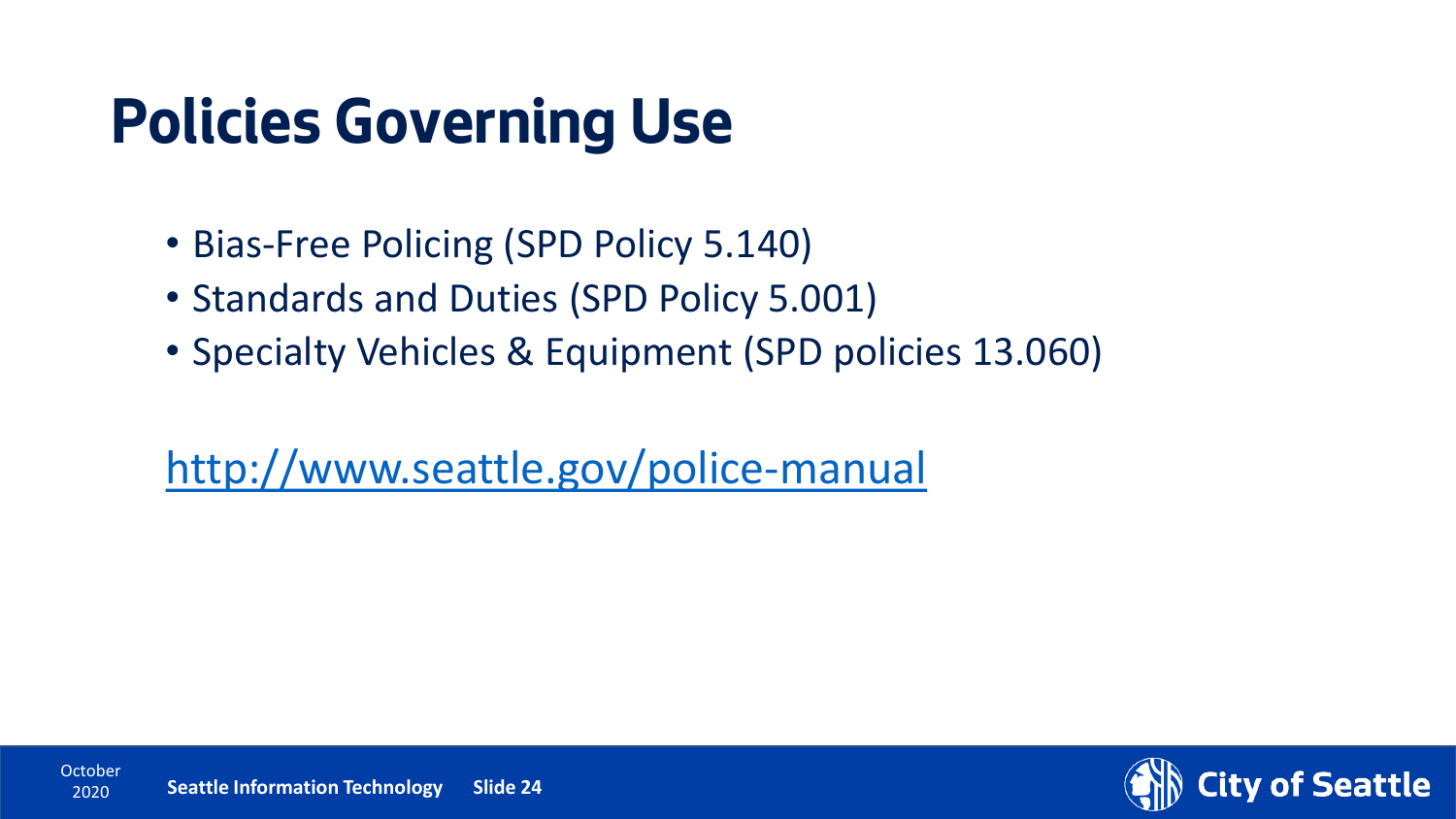## **Public Comment**



Please use the "raise hand" feature and we will call on individuals one at a time for questions



The Q&A feature will also be open for questions or comments at this time

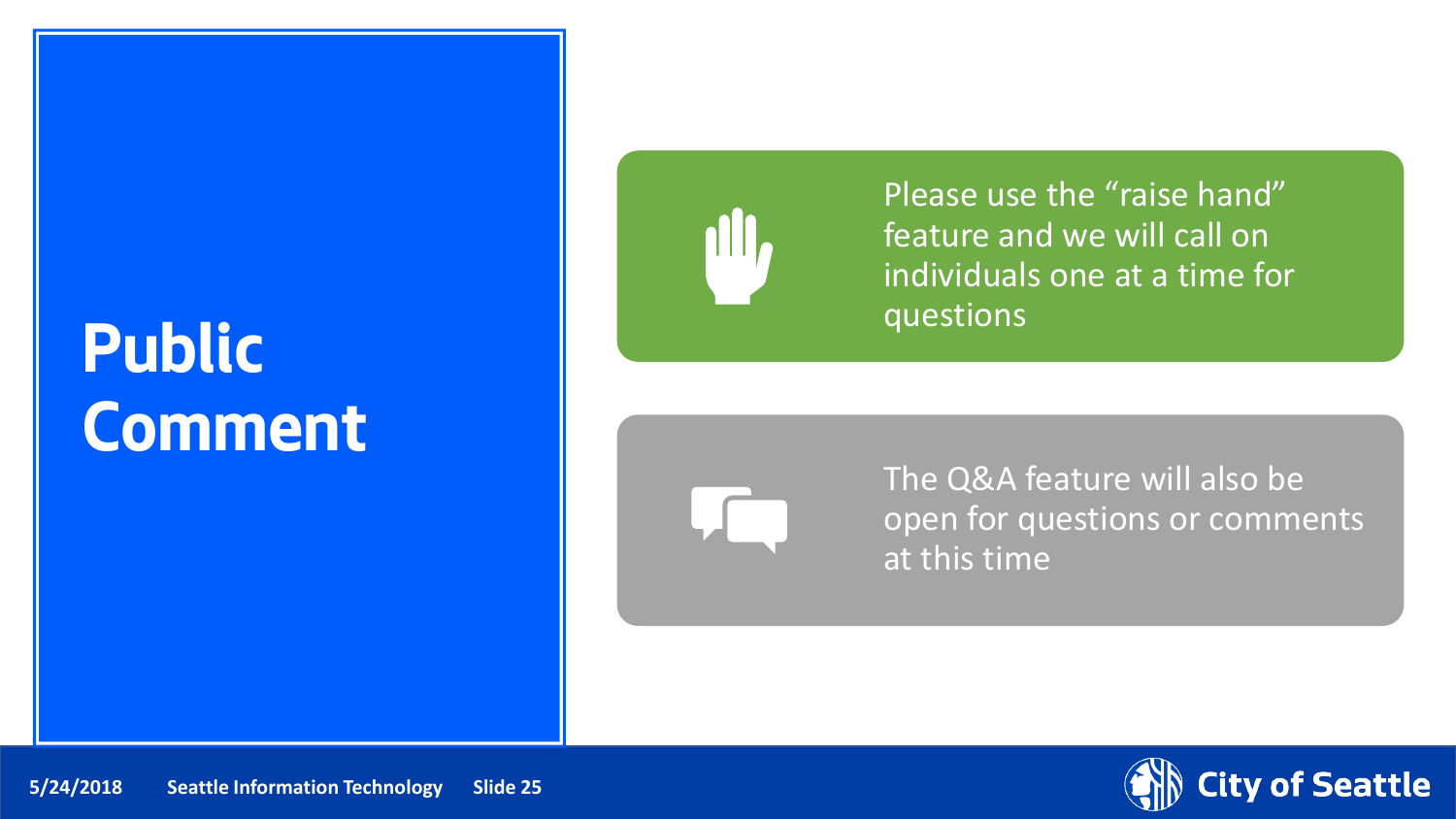## **What's Next?**

- •Visit the [Group 3 Technologies Survey](https://seattle.surveymonkey.com/r/KSQRHQZ) to submit comments about these technologies
- •Comments collected will be included in the SIR submitted to the Surveillance Advisory Working Group, and then City Council for full Council vote.